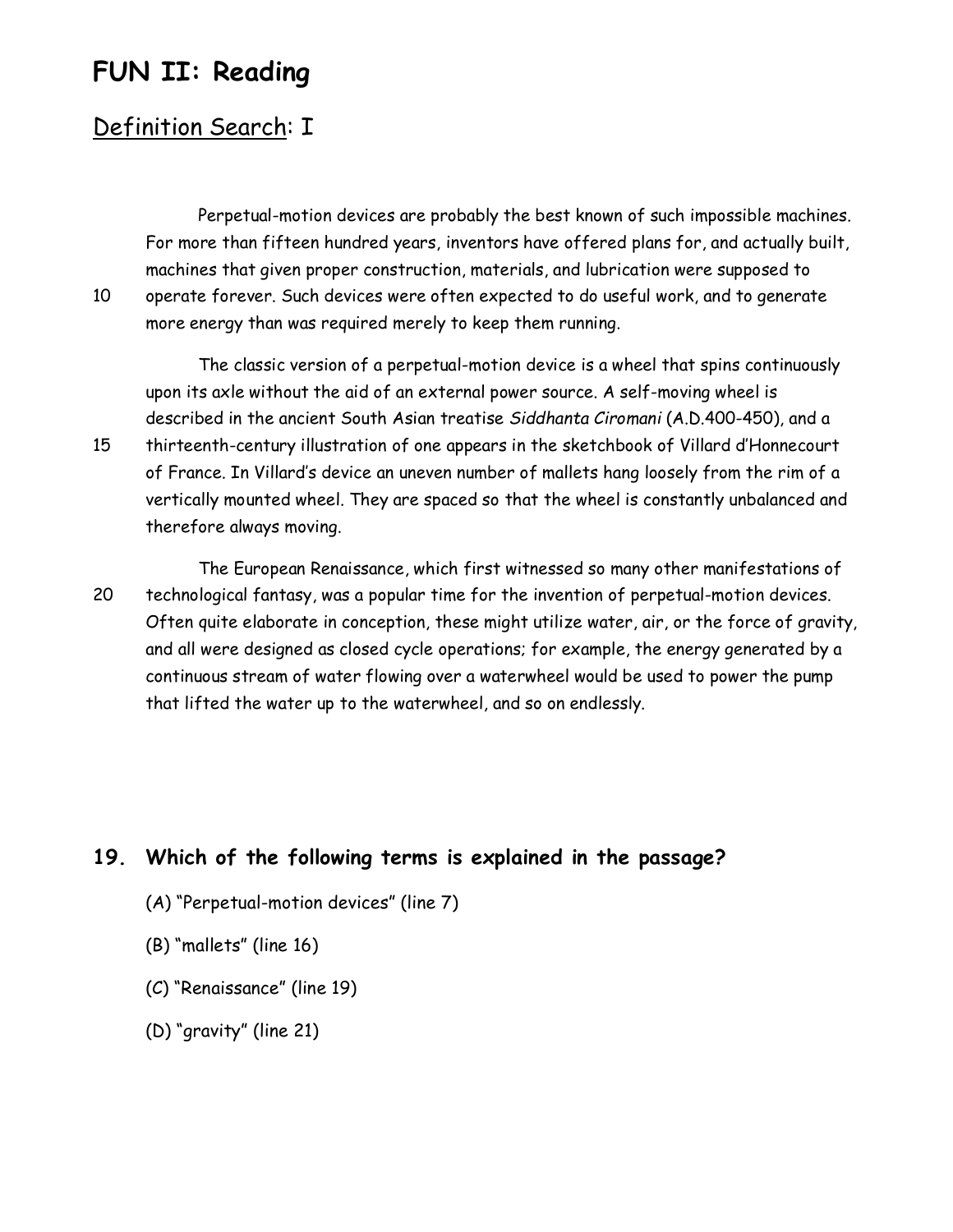### Definition Search: II

10 When a pot is fired, it loses its water and can crack, so the potter added a temper to the clay, a substance that helped reduce shrinkage and cracking.

Since surface finishes provided a pleasing appearance and also improved the durability in day-to-day use, the potter smoothed the exterior surface of the pot with wet hands. Often a wet clay solution, known as a slip, was applied to the smooth 15 surface. Brightly colored slips were often used and formed painted decorations on the vessel. In later times, glazes came into use in some areas. A glaze is a form of slips that turns to a glasslike finish during high-temperature firing. When a slip wad not applied, the vessel was allowed to dry slowly until the external surface was almost like leather in

texture. It was then rubbed with a round stone or similar object to give it a shiny, 20 hard surface. Some pots were adorned with incised or stamped decorations.

Most early pottery was then fired over open hearths. The vessels were covered with fast-burning wood; as it burned, the ashes would fall around the pots and bake them evenly over a few hours. Far higher temperatures were attained in special ovens, known as kilns, which would not only bake the clay and remove its plasticity, but also dissolve 25 carbons and iron compounds.

- **8. Look at the terms "temper" (line 10), "glazes" (line 16), "kilns" (line 24), and "compounds" (line 25). Which of these terms is NOT defined in the passage?**
	- (A) temper
	- (B) glazes
	- (C) kilns
	- (D) compounds